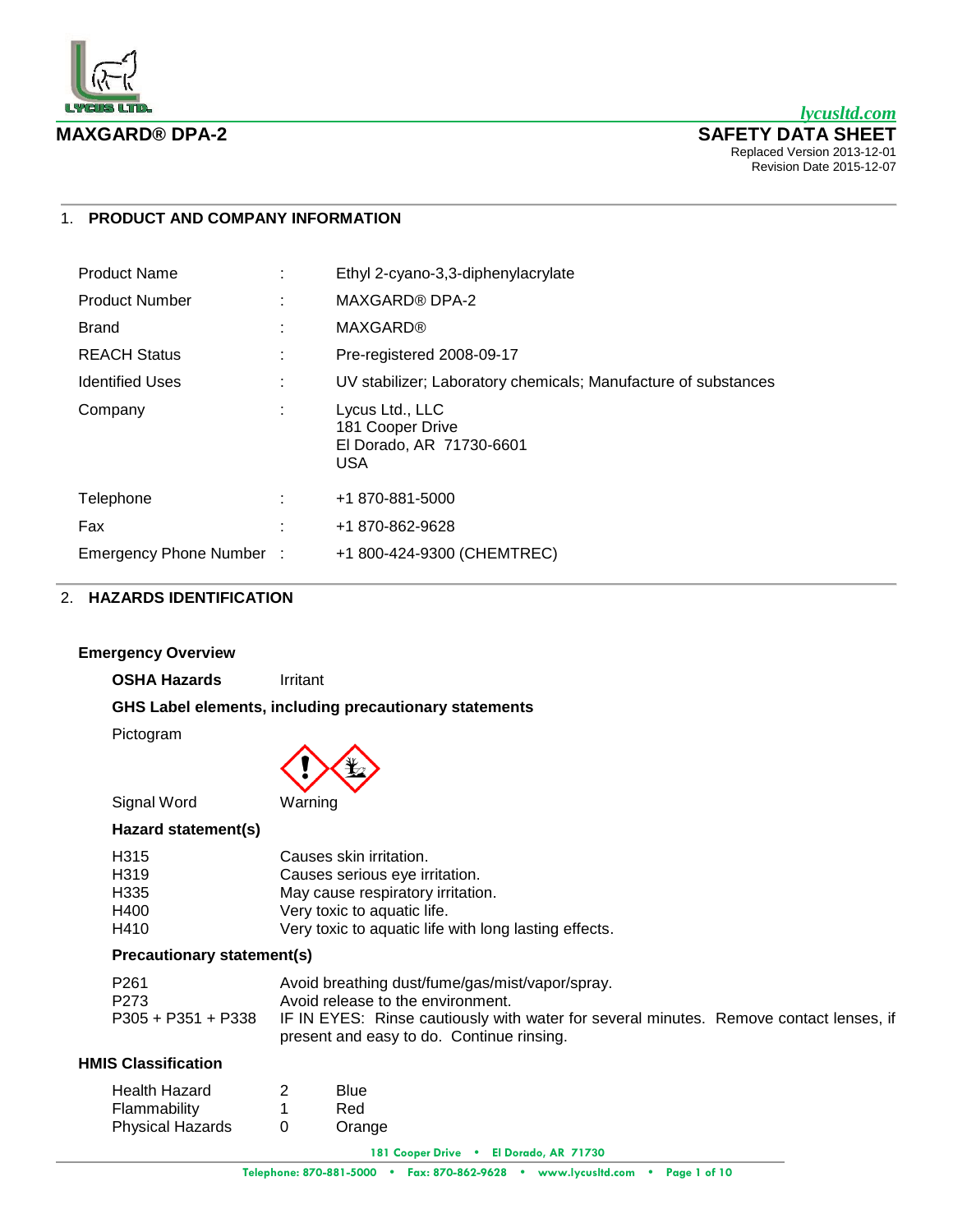

# **NFPA 704 Rating**

| <b>Health Hazard</b>     | 2 | Blue   |
|--------------------------|---|--------|
| Fire                     |   | Red    |
| <b>Reactivity Hazard</b> | U | Yellow |

# **Potential Health Effects**

| Inhalation | May be harmful if inhaled. Causes respiratory tract irritation.  |
|------------|------------------------------------------------------------------|
| Skin       | May be harmful if absorbed through skin. Causes skin irritation. |
| Eyes       | May cause eye irritation.                                        |
| Ingestion  | May be harmful if swallowed.                                     |

# **EU/International Classification of the substance or mixture**

# **According to Regulation (EC) No1272/2008**

Skin irritation (Category 2) Eye irritation (Category 2A) Specific target organ toxicity – single exposure (Category 3) Acute aquatic toxicity (Category 1) Chronic aquatic toxicity (Category 4)

# **According to European Directive 67/548/EEC as amended.**

Irritating to eyes, respiratory system and skin. Very toxic to aquatic organisms, may cause long-term adverse effects in the aquatic environment.

# **EU/International Label elements**

# **Hazard symbol(s)**

|                      | Acute hazards to the aquatic environment                                                                                                                |
|----------------------|---------------------------------------------------------------------------------------------------------------------------------------------------------|
| Xi                   | Irritant                                                                                                                                                |
| R-phrase(s)          |                                                                                                                                                         |
| R36/37/38<br>R50/53  | Irritating to eyes, respiratory system and skin.<br>Very toxic to aquatic organisms, may cause long-term adverse effects in the aquatic<br>environment. |
| S-phrase(s)          |                                                                                                                                                         |
| S <sub>26</sub>      | In case of contact with eyes, rinse immediately with plenty of water and seek medical<br>advice.                                                        |
| S37/39               | Wear suitable gloves and eye/face protection.                                                                                                           |
| <b>Other Hazards</b> | None                                                                                                                                                    |

# 3. **COMPOSITION/INFORMATION OF INGREDIENTS**

| Formula          | $C18H15NO2$                                                                                                                                                                            |
|------------------|----------------------------------------------------------------------------------------------------------------------------------------------------------------------------------------|
| Molecular Weight | 277.32 g/mol                                                                                                                                                                           |
| Synonyms         | Etocrilene; Etocrylene; Acrylic acid, 2-cyano-3,3-diphenyl-, ethyl ester-;<br>Acrylonitrile, beta, beta-biscyclopropyl-alpha-carbethoxy-; alpha-Carbethoxy-<br>101 8. N. FIN. 40 71700 |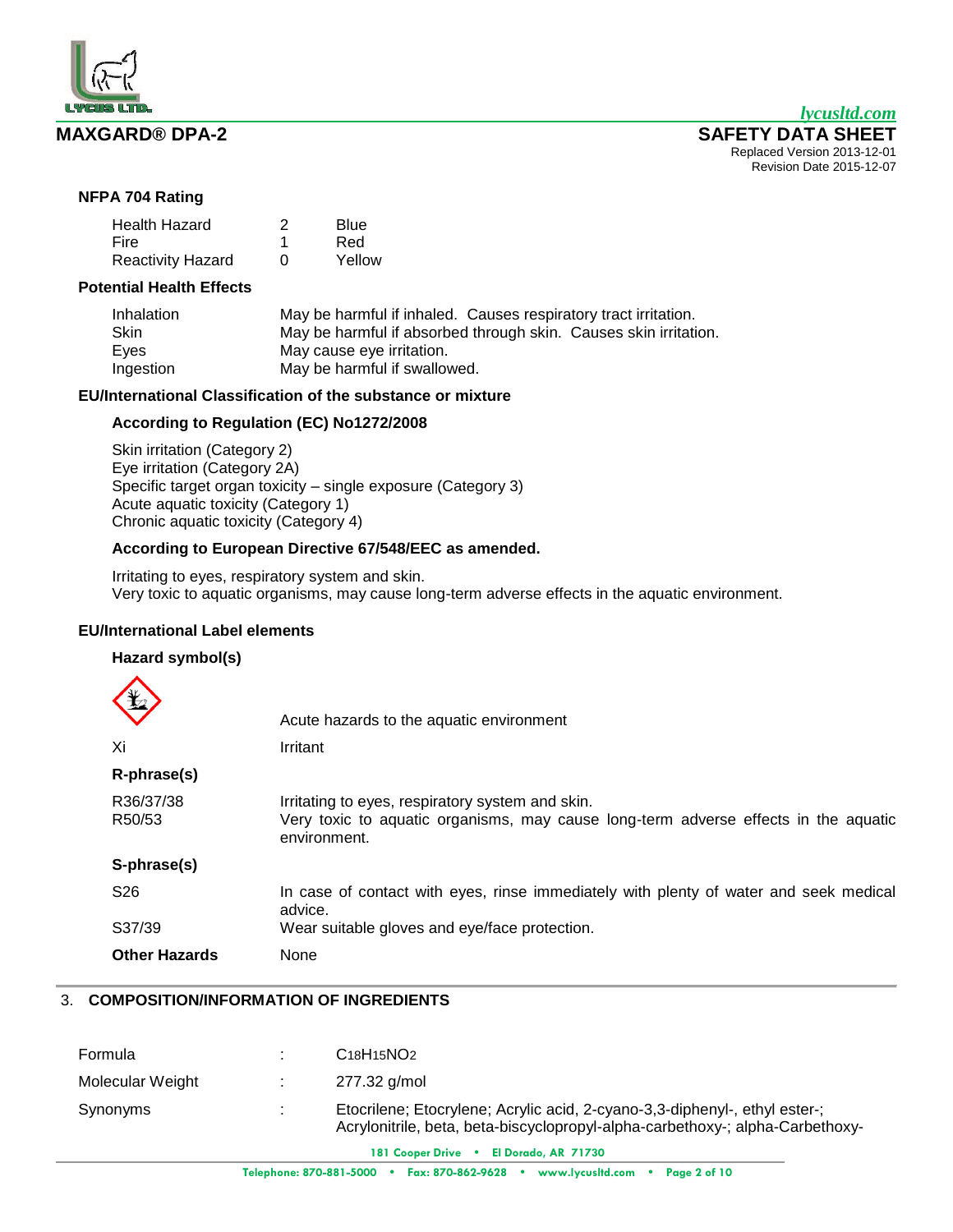

# *lycusltd.com*

# **MAXGARD® DPA-2 SAFETY DATA SHEET**

Replaced Version 2013-12-01 Revision Date 2015-12-07

beta, beta-biscyclopropyl acrylonitrile; CE 2; Ethyl 2-cyano-3,3-diphenyl-2 propenoate; 2-Propenoic acid, 2-cyano-diphenyl-, ethyl ester; USAF A-15972; UV absorber-2; Uvinul N35

| CAS-No.                            | EC-No.    | Index-No. | EU/International<br>Classification                                                                              | Concentration |
|------------------------------------|-----------|-----------|-----------------------------------------------------------------------------------------------------------------|---------------|
| Ethyl 2-cyano-3,3-diphenylacrylate |           |           |                                                                                                                 |               |
| 5232-99-5                          | 226-029-0 |           | Skin Irrit. 2; Eye Irrit.<br>2; Aquatic Chronic 4;<br>H315, H319, H335,<br>H400, H410, Xi,<br>R36/37/38, R50/53 | 99%           |

For the full text of the H-Statements mentioned in this Section, see Section 16.

### 4. **FIRST AID MEASURES**

### **General advice**

Remove contaminated clothing. Consult a physician. Show this safety data sheet to the doctor in attendance.

### **If inhaled**

If breathed in, move person into fresh air. If not breathing, give artificial respiration. Consult a physician.

#### **In case of skin contact**

Wash off with soap and plenty of water. Consult a physician.

#### **In case of eye contact**

Rinse thoroughly with plenty of water for at least 15 minutes with eyelids held open. Consult a physician.

# **If swallowed**

Never give anything by mouth to an unconscious person. Rinse mouth with water and then drink plenty of water. Do NOT induce vomiting. Consult a physician.

#### **Note to physician**

Treatment: Symptomatic treatment (decontamination, vital functions). No known specific antidote.

# 5. **FIRE-FIGHTING MEASURES**

### **Suitable extinguishing media**

Use water spray, alcohol-resistant foam or dry chemical. Carbon dioxide is not recommended because it is an asphyxiant.

## **Hazardous combustion products**

Hazardous decomposition products formed under fire conditions. – Carbon oxides; Nitrogen oxides; Hydrogen cyanide (hydrocyanic acid)

# **Special protective equipment for fire-fighters**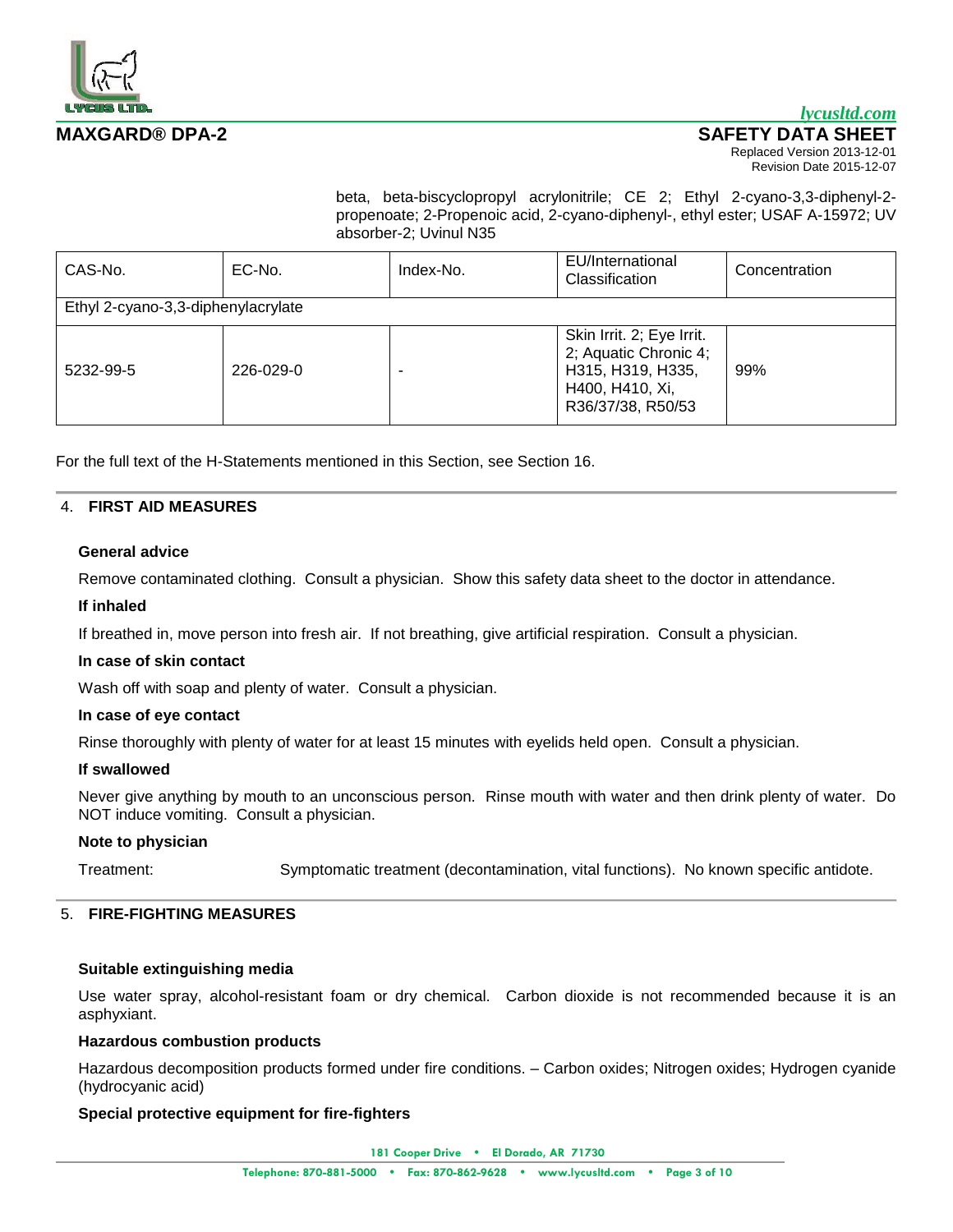

Firefighters should wear self-contained breathing apparatus and turn-out gear.

# 6. **ACCIDENTAL RELEASE MEASURES**

### **Personal precautions**

Use personal protective equipment. Avoid dust formation. Avoid breathing vapors, mist or gas. Ensure adequate ventilation. Evacuate personnel to safe areas. Avoid breathing dust.

### **Environmental precautions**

Do not let product enter drains.

### **Methods and materials for containment and cleaning up**

Pick up and arrange disposal without creating dust. Sweep up and shovel. Keep in suitable, closed containers for disposal.

# 7. **HANDLING AND STORAGE**

### **Precautions for safe handling**

Avoid contact with skin and eyes. Avoid formation of dust and aerosols. Provide appropriate exhaust ventilation at places where dust is formed. Normal measures for preventative fire protection.

## **Conditions for safe storage**

Keep container tightly closed in a dry and well-ventilated place.

# 8. **EXPOSURE CONTROLS/PERSONAL PROTECTION**

# **Components with workplace control parameters**

Contains no substances with occupational exposure limit values.

### **Appropriate engineering controls**

Handle in accordance with good industrial hygiene and safety practice. Wash hands before breaks and at the end of the workday.

#### **Personal protective equipment**

#### **Respiratory protection**

For nuisance exposures use type P95 (US) or type P1 (EU EN 143) particle respirator. For higher level protection use type OV/AG/P99 (US) or type ABEK-P2 (EU EN 143) respirator cartridges. Use respirators and components tested and approved under appropriate government standards such as NIOSH (US) or CEN (EU). Ensure respirators conform to 29 CFR 1910.134.

#### **Hand protection**

Handle with gloves. Gloves must be inspected prior to use. Use proper glove removal technique (without touching glove's outer surface) to avoid skin contact with this product. Dispose of contaminated gloves after use in accordance with applicable laws and good laboratory practices. Wash and dry hands.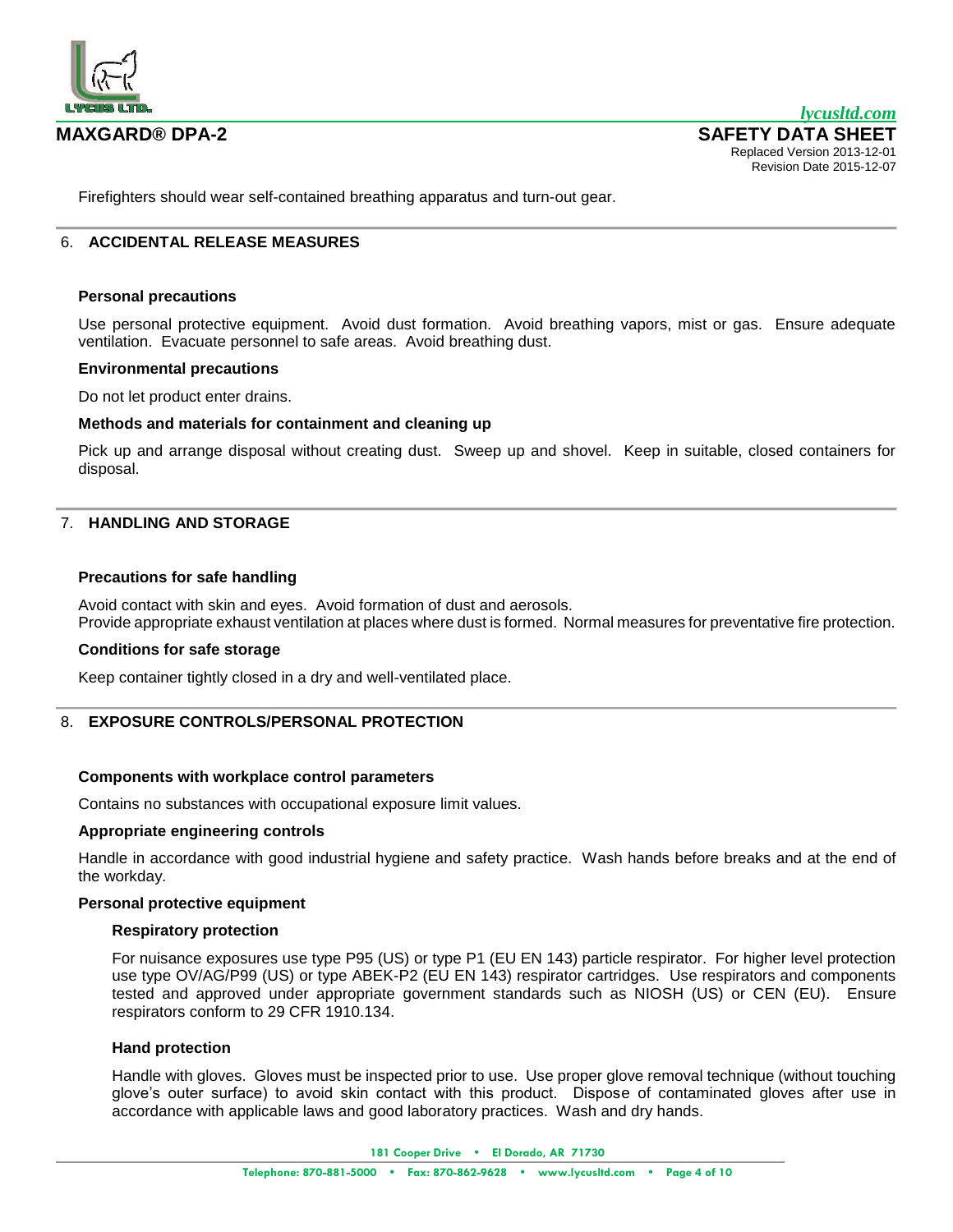

The selected protective gloves have to satisfy the specifications of EU Directive 89/686/EEC and the standard EN 374 derived from it.

# **Eye protection**

Eye and face protection conforming to 29 CFR 1910.133 or EN166. Use equipment for eye protection tested and approved under appropriate government standards such as NIOSH (US) or EN 166 (EU).

#### **Skin and body protection**

Impervious clothing, the type of protective clothing must be selected according to the concentration and amount of dangerous substance at the specific workplace.

# 9. **PHYSICAL AND CHEMICAL PROPERTIES**

#### **Appearance**

| Form  | powder |
|-------|--------|
| Color | white  |

### **Safety data**

| Odor                  | product specific                    |
|-----------------------|-------------------------------------|
| рH                    | no data available                   |
| Melting point         | 93 °C                               |
| Boiling point         | 174 °C at 0.3 hPa (0.2 mmHg) – lit. |
| Flash point           | no data available                   |
| Ignition temperature  | no data available                   |
| Lower explosion limit | no data available                   |
| Upper explosion limit | no data available                   |
| Water solubility      | insoluble                           |
| Density               | 1.16 g/cm3 (25 $^{\circ}$ C)        |

# 10. **STABILITY AND REACTIVITY**

#### **Chemical stability**

Stable under recommended storage conditions

#### **Conditions to avoid**

No conditions known that should be avoided

#### **Materials to avoid**

Strong oxidizing agents

### **Hazardous decomposition products**

Hazardous decomposition products formed under fire conditions. – Carbon oxides; Nitrogen oxides; Hydrogen cyanide (hydrocyanic acid)

### **Corrosion to metals**

No corrosive effect on metal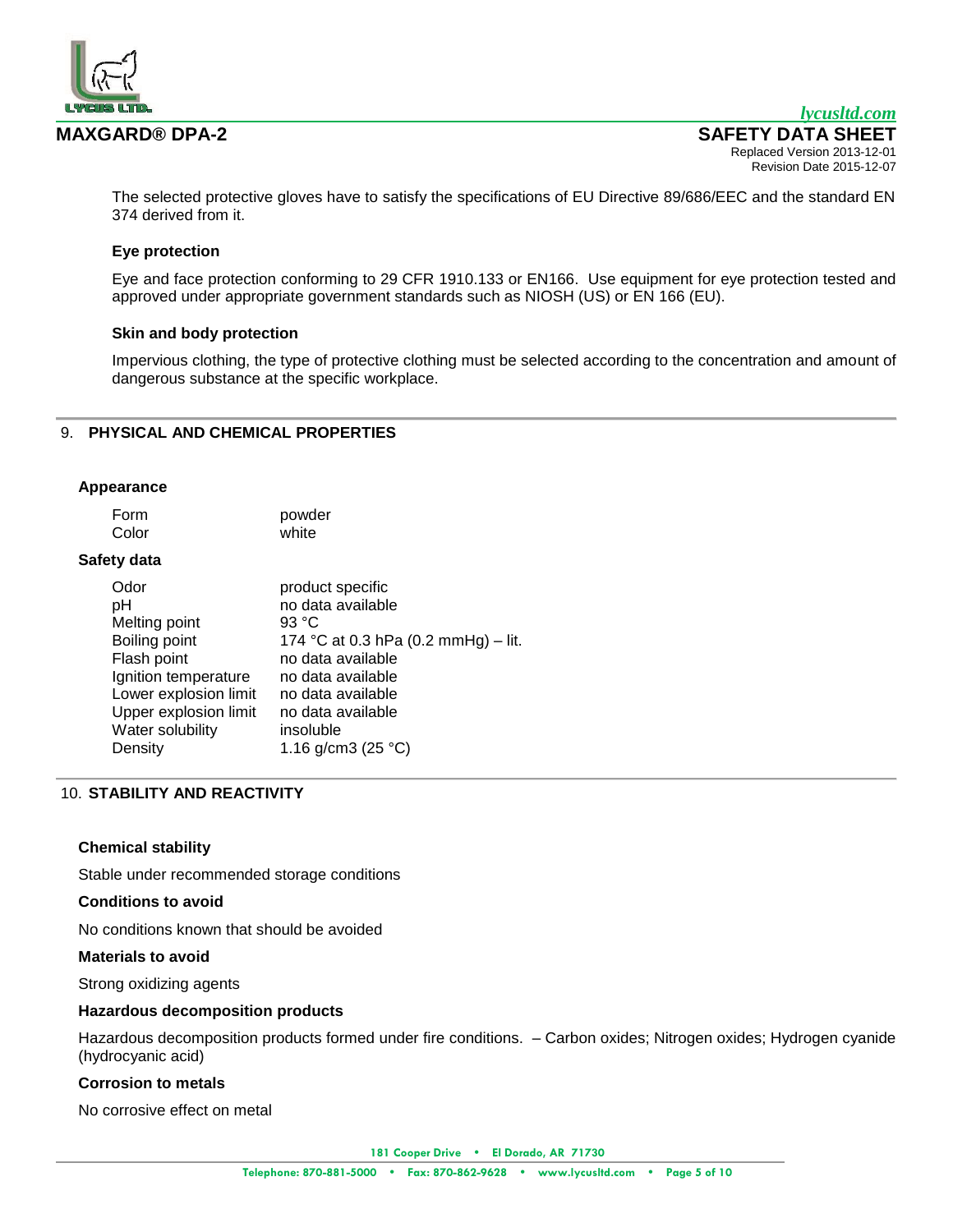

# 11. **TOXICOLOGICAL INFORMATION**

#### **Acute toxicity**

| Oral       | no data available |
|------------|-------------------|
| Dermal     | no data available |
| Inhalation | no data available |

#### **Skin corrosion/irritation**

Skin irritation no data available

#### **Serious eye damage/eye irritation**

Eye irritation no data available

#### **Respiratory or skin sensitization**

No data available

# **Germ cell mutagenicity**

No data available

# **Carcinogenicity**

| <b>IARC</b> | No component of this product present at levels greater than or equal to 0.1% is identified |
|-------------|--------------------------------------------------------------------------------------------|
|             | as possible or confirmed human carcinogen by IARC.                                         |
| ACGIH       | No component of this product present at levels greater than or equal to 0.1% is identified |
|             | as a carcinogen or potential carcinogen by ACGIH.                                          |
| NTP         | No component of this product present at levels greater than or equal to 0.1% is identified |
|             | as a known or anticipated carcinogen by NTP.                                               |
| OSHA        | No component of this product present at levels greater than or equal to 0.1% is identified |
|             | as a carcinogen or potential carcinogen by OSHA.                                           |

# **Reproductive toxicity**

No data available

#### **Specific target organ toxicity – single exposure**

Inhalation May cause respiratory irritation.

**Specific target organ toxicity – repeated exposure**

No data available

#### **Aspiration hazard**

No data available

# **Potential health effects**

| Inhalation | May be harmful if inhaled. Causes respiratory tract irritation.  |
|------------|------------------------------------------------------------------|
| Ingestion  | May be harmful if swallowed.                                     |
| Skin       | May be harmful if absorbed through skin. Causes skin irritation. |
| Eyes       | Causes eye irritation.                                           |

# **Signs and Symptoms of Exposure**

To the best of our knowledge, the chemical, physical, and toxicological properties have not been thoroughly investigated.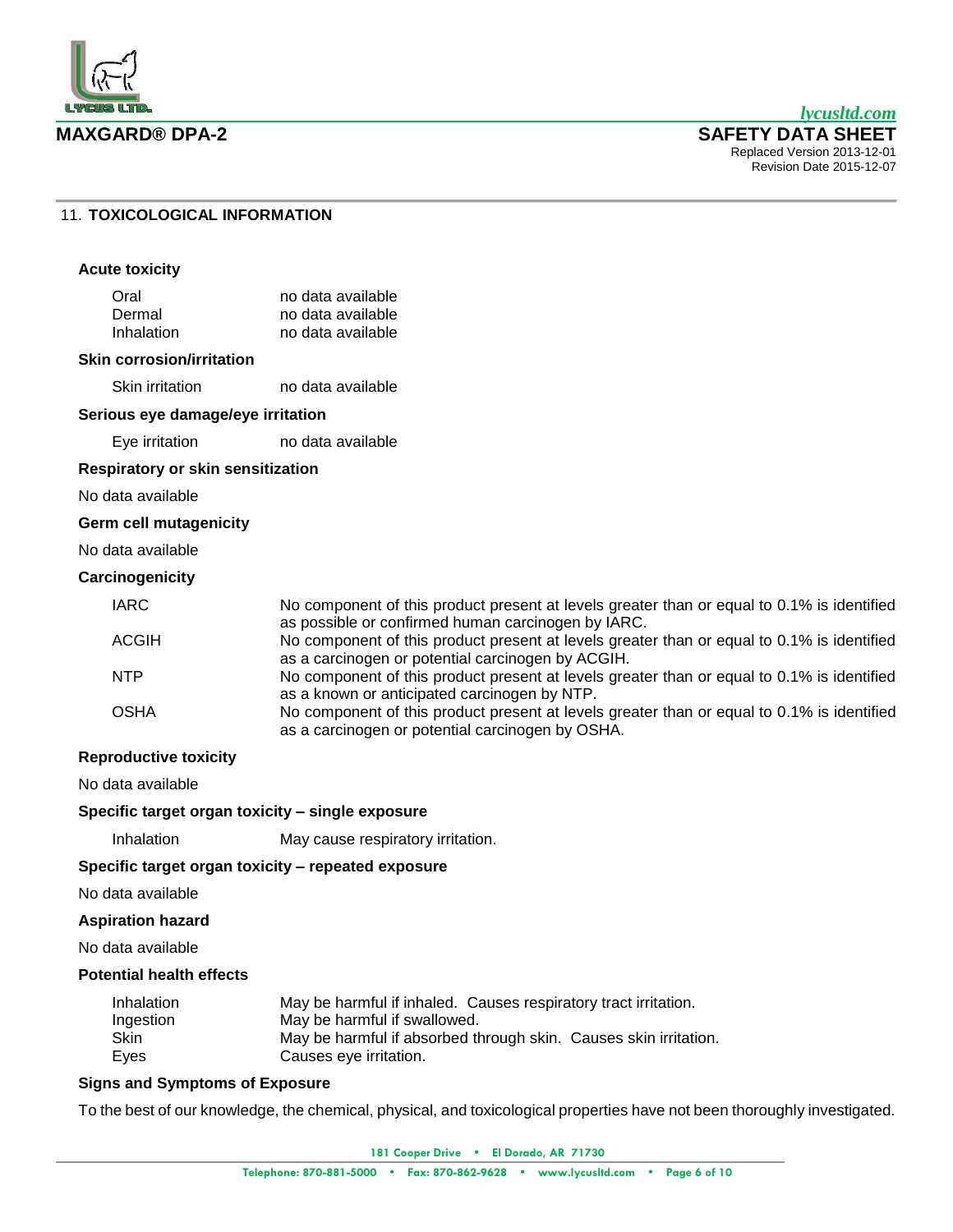

## **Additional Information**

RTECS AT6200000

# 12. **ECOLOGICAL INFORMATION**

### **Eco toxicity**

No data available

Other Eco toxicological advice

Do not release untreated into natural waters.

### **Persistence and degradability**

No data available

**Bio accumulative potential**

No data available

#### **Mobility in soil**

No data available

### **PBT and vPvB assessment**

No data available

# **Other adverse effects**

Very toxic to aquatic life.

An environmental hazard cannot be excluded in the event of unprofessional handling or disposal.

# 13. **DISPOSAL CONSIDERATIONS**

# **Product**

Offer surplus and non-recyclable materials to a licensed disposal company. Contact a licensed professional waste disposal service to dispose of this material. Dissolve or mix the material with a combustible solvent and burn in a chemical incinerator equipped with an afterburner and scrubber.

# **Contaminated packaging**

Dispose of as unused product.

# **RCRA requirements**

None

# 14. **TRANSPORT INFORMATION**

# **DOT (US)**

Not dangerous goods

**IMDG**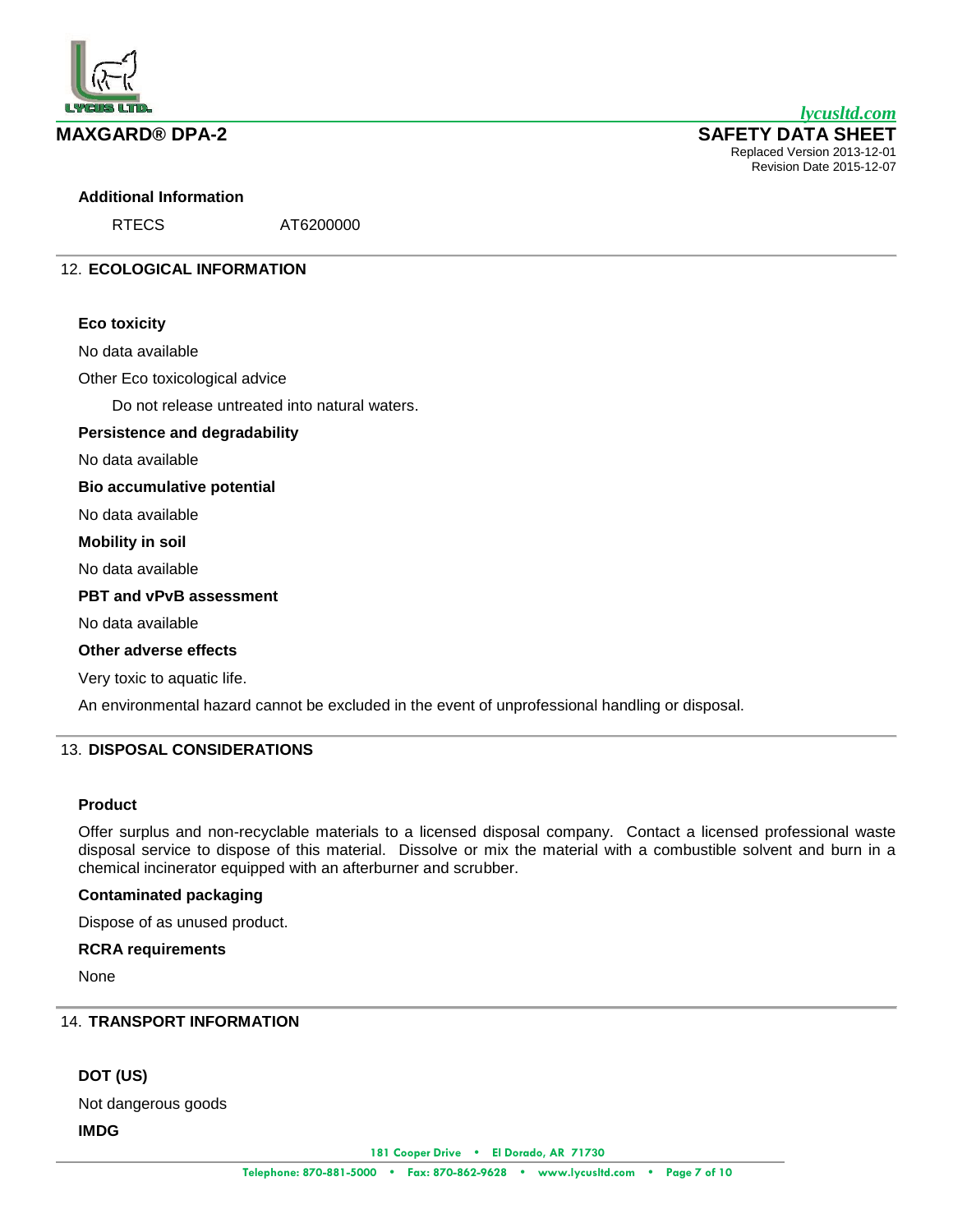

| UN Number: 3077 Class: 9 |     | Packaging group:                                                | Ш | EMS-No: | F-A S-F |  |
|--------------------------|-----|-----------------------------------------------------------------|---|---------|---------|--|
| Proper shipping name:    |     | ENVIRONMENTALLY HAZARDOUS SUBSTANCE, SOLID, N.O.S. (Etocrilene) |   |         |         |  |
| Marine pollutant:        | Yes |                                                                 |   |         |         |  |

# **TDG (Canada)**

Not dangerous goods

## **ICAO/IATA**

UN Number: 3077 Class: 9 Packaging group: III Proper shipping name: ENVIRONMENTALLY HAZARDOUS SUBSTANCE, SOLID, N.O.S. (Etocrilene) Environmental hazard: Yes

# **ADR/RID**

ADR/RID: 3077 Class: 9 Packaging group: III Proper shipping name: ENVIRONMENTALLY HAZARDOUS SUBSTANCE, SOLID, N.O.S. (Etocrilene) Environmental hazard: Yes

## **Further information**

EHS-Mark required (ADR 2.2.9.1.10, IMDG code 2.10.3) for single package and combination packages containing inner packaging with Dangerous Goods > 5L for liquids or > 5kg for solids.

# 15. **REGULATORY INFORMATION**

#### **OSHA Hazards**

Irritant

#### **TSCA Inventory**

CAS No. 5232-99-5 is listed/approved

# **SARA 302 Components**

SARA 302: No chemicals in this material are subject to the requirements of SARA Title III, Section 302.

# **SARA 313 Components**

SARA 313: This material does not contain any chemical components with known CAS numbers that exceed the threshold (De Minimis) reporting levels established by SARA Title III, Section 313.

# **SARA 311/312**

Acute Health Hazard

# **Massachusetts Right to Know Components**

No components are subject to the Massachusetts Right to Know Act.

| <b>Pennsylvania Right to Know Components</b> | CAS No.   | <b>Revision Date</b> |
|----------------------------------------------|-----------|----------------------|
| Etocrilene                                   | 5232-99-5 |                      |
| <b>New Jersey Right to Know Components</b>   | CAS No.   | <b>Revision Date</b> |
| Etocrilene                                   | 5232-99-5 |                      |
| <b>California Prop. 65 Components</b>        |           |                      |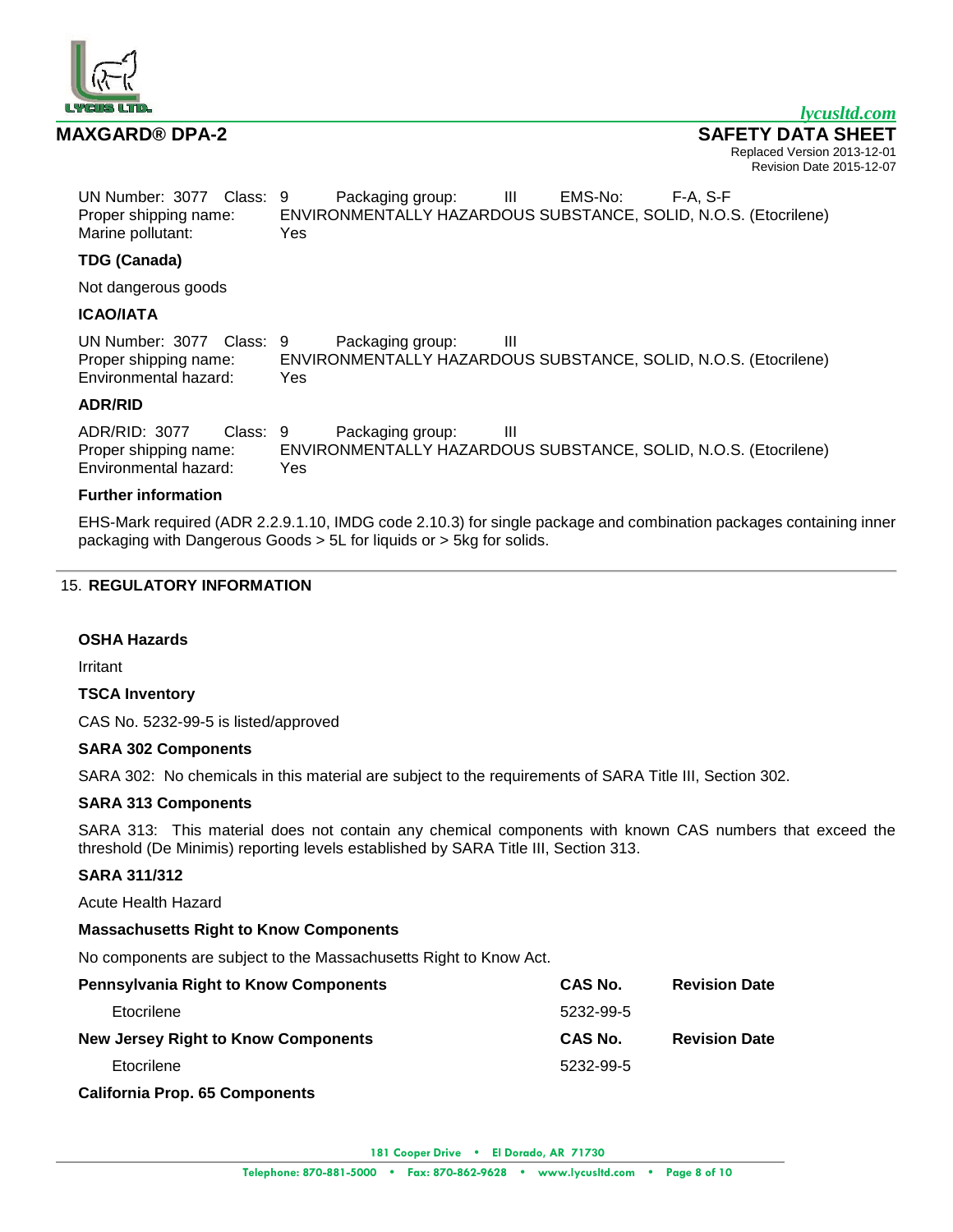

This product does not contain any chemical known to the State of California to cause cancer, birth defects, or any other reproductive harm.

# **DSL Status**

CAS No. 5232-99-5 is on the Canadian DSL list

# **WHMIS Classification**

D2B Toxic Material Causing Other Toxic Effects

# **WGK (Water Danger/Protection)**

CAS No. 5232-99-5 WGK2

# **Regulation (EC) No. 1907/2006**

This safety datasheet complies with the requirements of Regulation (EC) No. 1907/2006.

### 16. **OTHER INFORMATION**

In accordance with good practices of personal cleanliness and hygiene handle with due care and avoid unnecessary contact with this product.

This information is being supplied to you under OSHA "Right to Know / Right to Understand" Regulation 29 CFR 1910.1200 and is offered in good faith as typical values and not as a product specification. The information contained herein is based on the data available to us and is believed to be true and accurate.

No warranty, expressed or implied, regarding the accuracy of this data, the hazards connected with the use of the material, or the results obtained from the use thereof, is made. Lycus Ltd. assumes no responsibility for damage or injury from the use of the product described herein.

Lycus Ltd. certifies this product:

- Does not contain any ingredient of animal origin.
- Does not contain the beverage alcohol and beverage alcohol has not been used in the manufacturing process.

# **Text of H-code(s) and R-phrase(s) mentioned in Section 3**

| H315            | Causes skin irritation                                                                             |
|-----------------|----------------------------------------------------------------------------------------------------|
| H319            | Causes serious eye irritation                                                                      |
| H335            | May cause respiratory irritation                                                                   |
| H400            | Very toxic to aquatic life                                                                         |
| H410            | Very toxic to aquatic life with long lasting effects                                               |
| Skin Irrit.     | <b>Skin irritation</b>                                                                             |
| Eye Irrit.      | Eye irritation                                                                                     |
| Aquatic Chronic | Acute hazards to the aquatic environment                                                           |
| Xi              | Irritant                                                                                           |
| R36/37/38       | Irritating to eyes, respiratory system and skin                                                    |
| R50/53          | Very toxic to aquatic organisms, may cause long-term adverse effects in the aquatic<br>environment |

# **Further information**